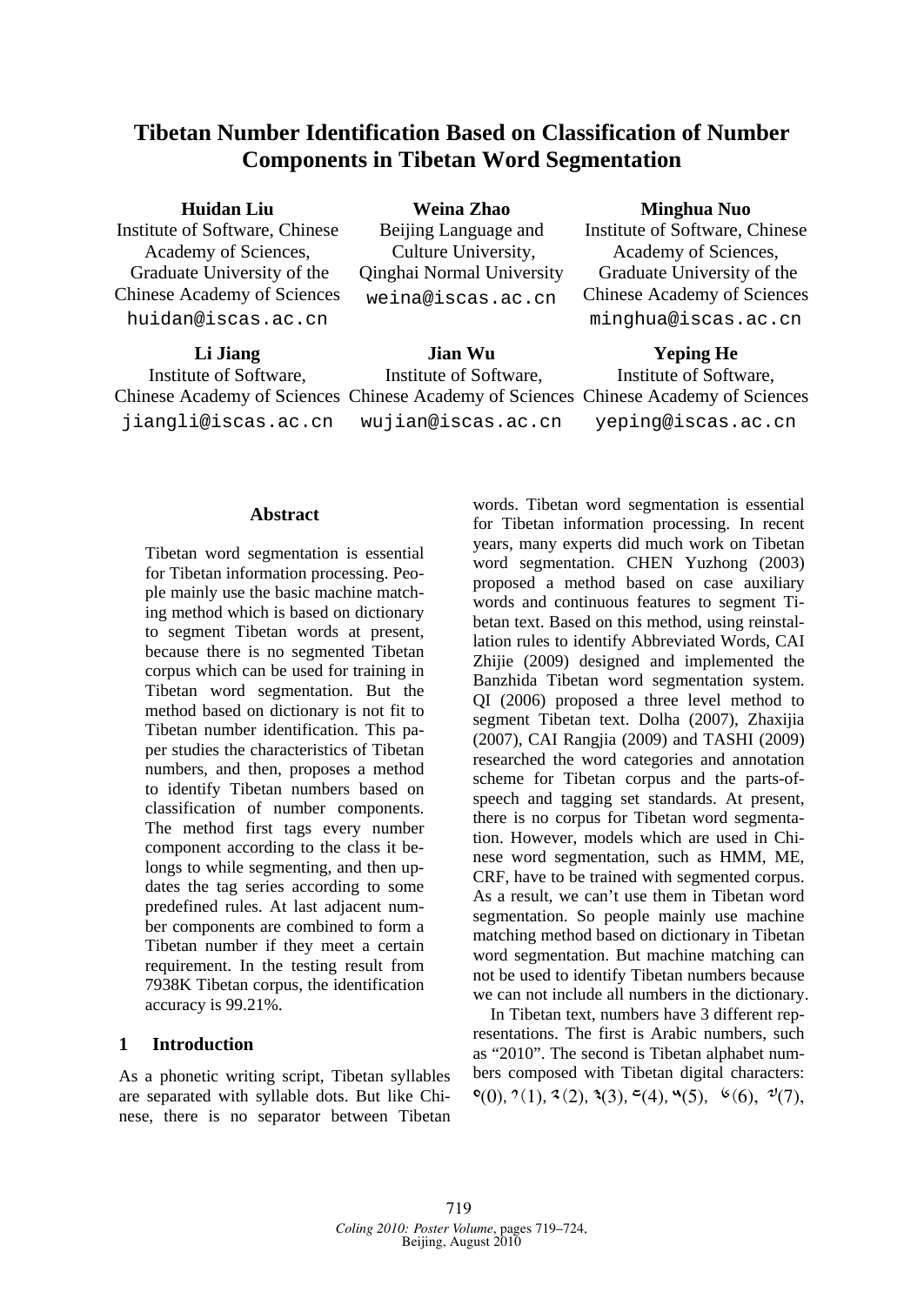$\zeta(8)$ ,  $\mathfrak{e}(9)$ , such as " $3^{\circ}$ (2010). The third is Tibetan syllable numbers("Tibetan numbers" in short) which are composed with Tibetan syllables, such as  $\frac{55}{9}$ [fifteen]. The former two classes of numbers can be identified by combining adjacent number characters. However, this method is not fit to the third class, because some Tibetan syllables are used not only in numbers but also in other common words.

According to papers written by Dolha (2007), Zhaxijia (2007), CAI Rangjia (2009) and TASHI (2009), Tibetan numbers should be taken as single words in Tibetan word segmentation, however, we haven't found any paper on the issue of the identification of Tibetan numbers in Tibetan word segmentation.

In this paper, we propose a method which is based on classification of number components to identify the third class of numbers.

# **2 Composition of Tibetan numbers**

In Tibetan, we use the following syllables (words) to express the meanings of number one to nine: শুক্তৰ শুষ্টুৰা নপ্তমা ব্ৰৰী স্থা হ্ৰুন ব্ৰ্ন্তা ব্ৰূনা ন্য়া, and the following different syllables for ten, hundred, thousand, ten thousand, million, ten million and so on: ন্থ্ৰা নক্কা স্কুঁ<sup>়া</sup> দ্বী ন্ম্বৰুগ মন্দ্ৰা ট্ৰ'না

དུང་ཕྱུར།…..Generally, Tibetan syllable numbers are composed by these syllables, but some syllables have variants, and sometimes we have to use different conjunctions according to the context. The composition of Tibetan syllable numbers has the following rules.

- 1. Number 1-10 are expressed with the syllables mentioned above, but sometimes variants are used: ཆིག(1),ཉིས།(2),སུམ།(3).
- 2. Number "tens" (20, 30, 40 …) have the form of " $(2-9)$ + $\nabla$ §". but in "20", "30", variants of "2" and "3" are used, while in "60", "70", "80", variant of "ten"(ཅུ།) is used.
- 3. Number 11-19 have the form of " $\sqrt[4]{(10)+(1-9)}$ ", but in "13" and "15" variant of " $10$ "(བརོོ།) is used.
- 4. Number 21-99, except "tens", have the form of "(tens)+conjunction+(1-9)". Different conjunctions are used according to

different "tens": हा आँ ले हा है। देखा शु में Sometimes, this form is abbreviated to "conjunction+(1-9)".

- 5. In number which is larger then 100, conjunction  $(55)$  may be used, just like "and" in the reading of English number "115". Sometimes,  $(\lambda^3 5)$  is used to express the meaning of vacancy. For example, number "507" is "ལྔ་བརྒྱ་བཅུ་མེད་བདུན":  $\mathfrak{F}(\text{five})$  བརྒྱོ་(hundred)བསྲོ་ (ten)མིད་(has no)བདན (seven).
- 6. Composition of numbers larger than 1000 can be deduced.
- 7. Ordinal numeral has the form of "(cardinal numeral)+ $({}^{5}Or^{2}V)$ ".
- 8. Multiples have the form of "ལྡབ+ (cardinal numeral)".
- 9. Fractions have the form of "(cardinal numeral)  $+\bar{6}$  + (cardinal numeral)".
- 10. Decimals have the form of "(cardinal numeral) +དང+(གངས་རྒྱངorརོནོག)+ (cardinal numeral)". "གྲངས་ཆུང" or "ཚེག" means the decimal point.
- 11. Approximate numbers have the form of "(cardinal numeral)+(suffix)". Suffix can be one of (ཚོ། ཙམ། ཡས་མས། ལྷག་ཙམ། གྲངས་ཁ་ཤས། ཕྲག་ཁ་ཤས།…) according to the meaning to be expressed.
- 12. Some Tibetan numbers don't obey the above rules. They have no form of number, but have meanings of number, such as  $\sqrt[45]{x^{2}}$  (first).

# **3 Tibetan number identification**

In this paper, we call all syllables mentioned in the previous section "number components" in general. For some of these number components, we can take it as a part of number when we meet one of them. For others, we can't, because they can be used to express non-number meanings. So we have to check whether it is a part of a number according to the context when we meet a number component.

Tibetan number identification is a part of Tibetan word segmentation. In Tibetan word seg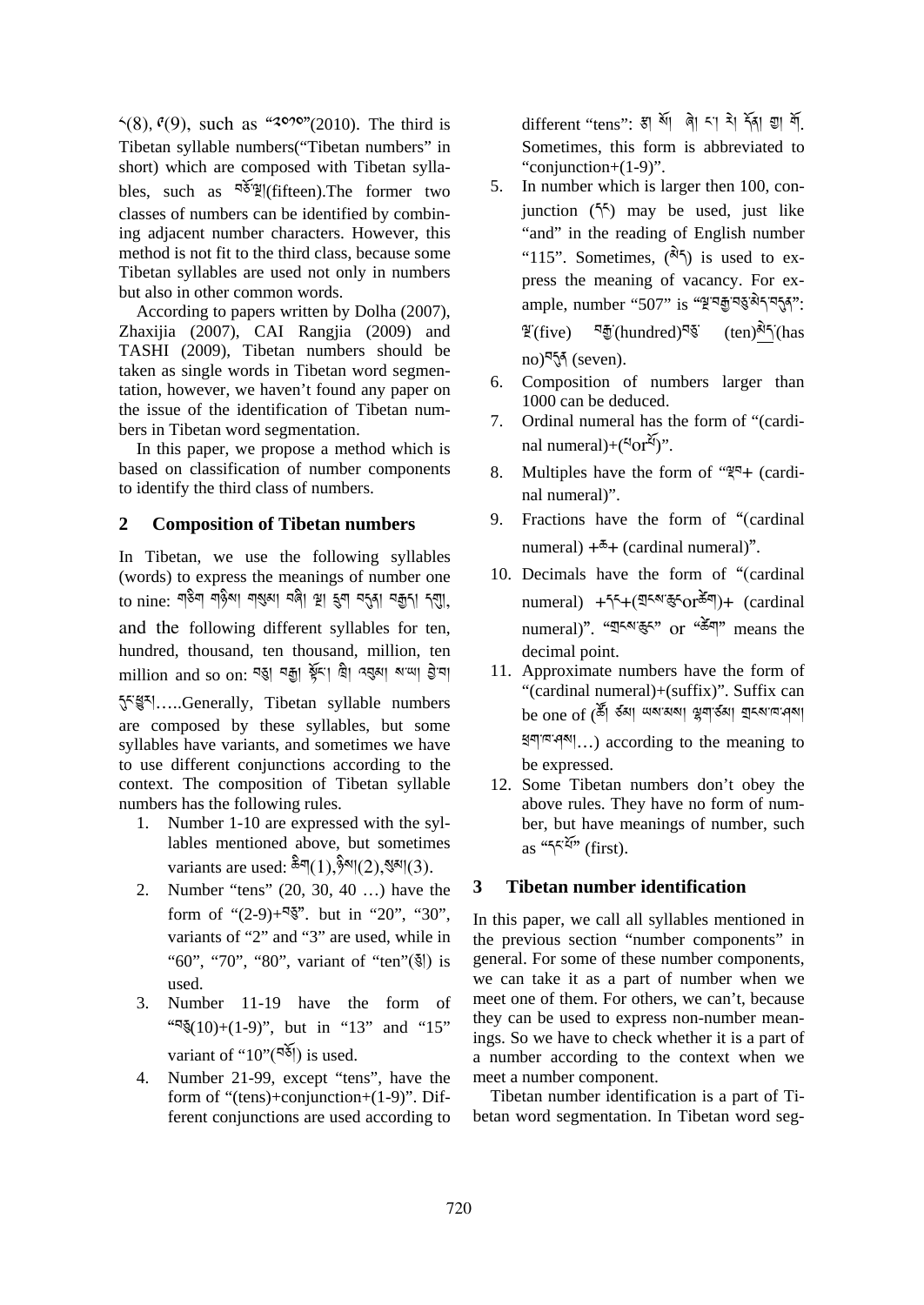mentation system, Tibetan text is segmented into words by maximum matching method. In this procedure, every Tibetan number is segmented into number components. Then, identification module combines adjacent number components when they meet a certain predefined rules.

In this section, we first briefly introduce the whole procedure of Tibetan word segmentation, then the classification of number components and the tagging method to identify Tibetan number.



#### **3.1 Flow of Tibetan word segmentation**

Figure 1. The flow chart of Tibetan word segmentation

As shown in Figure 1, for the input Tibetan text, we first segment it into sentences. Then we segment each sentence into parts with caseauxiliary words. In this procedure, a critical dictionary is used because case-auxiliary words can be a part of some Tibetan words (critical words). When we meet a critical word in Tibetan text, we should not segment it into shorter words. Next, we segment each part into words and

identify the abbreviated word (CAI Zhijie, 2009) by maximum matching method with a common dictionary and the number components dictionary. At last, we identify Tibetan numbers and output word segmentation result.

In the procedure of segmenting a part into words, a Tibetan number is segmented into words; we must ensure every one of them is a number component. To do this, both common dictionary and number components dictionary are used. As we use maximum matching method, all Tibetan number words in the common dictionary should be obsolete.

Identification module tags each number component with a tag according to the class which it belongs to, then updates the tags and combines adjacent number components when they meet a certain predefined rules.

#### **3.2 Classification of number components**

We classify number components into the following five classes according to their functions and ambiguity.

**Basic number:** these number components are the basis of Tibetan numbers. Every one of them can be an independent number. If we meet it in context, we should take it as a part of a Tibetan number. Including: Tibetan number 1-  $9$ (শঙ্কীশ শঙ্কীশ শঙ্কী। প্লী হুশ ব্যব্য বক্কুনা ন্মা); ten, hundred, thousand, ten thousand, million, ten million and so on(ন্ত্ত্বা নক্ক্ৰা ষ্ট্ৰনা ব্ৰহ্মা ৰাখ্যা হ্ৰানা དུང་ཕྱུར།…); and their variants.

**Number prefix:** when it is used as a part of Tibetan number, the next word must be a basic number, while the previous word may be or may not be a number component. Including: abbreviations of "(tens)+conjunction" (སོ། ཞེ། ང་།  $\frac{2}{3}$   $\frac{2}{3}$   $\frac{2}{3}$   $\frac{2}{3}$   $\frac{2}{3}$   $\frac{2}{3}$   $\frac{2}{3}$   $\frac{2}{3}$   $\frac{2}{3}$   $\frac{2}{3}$   $\frac{2}{3}$   $\frac{2}{3}$   $\frac{2}{3}$   $\frac{2}{3}$   $\frac{2}{3}$   $\frac{2}{3}$   $\frac{2}{3}$   $\frac{2}{3}$   $\frac{2}{3}$   $\frac{2}{3}$   $\frac{2}{3}$   $\frac{2}{3}$  decimal point(གྲངས་ཆུང་andཚེག).

**Number linker:** when it is used as a part of Tibetan number, both the previous word and the next word must be number components. These include  $(55^{\circ}$ ]  $\bar{\bullet}$   $\frac{25}{3}$ . Conjunctions  $(\frac{25}{3})^{\circ}$   $\frac{25}{3}$  $\frac{25}{10}$   $\frac{100}{10}$  belong to number prefix class, so we don't include them in this class. But Conjunction  $(\xi)$  doesn't belong to number prefix class, we include it in this class.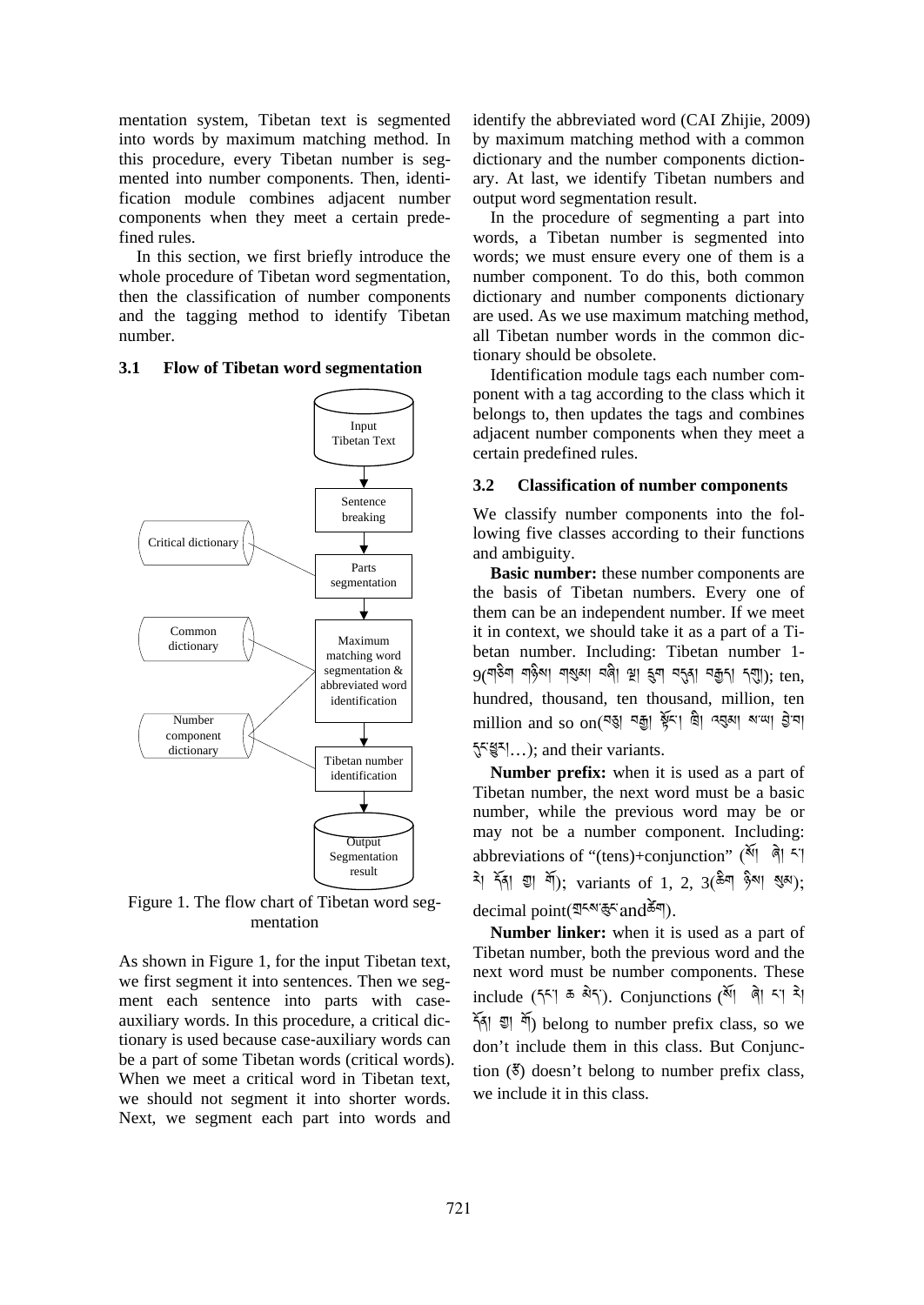**Number suffix:** these number components are used to express the meaning of "total number", "approximate number", and "ordinal number" and so on. They follow basic number and should be taken as a part of Tibetan number word. Including: জী ওঁৰা অৰাজৰা ভ্লুবাৰ্ডৰা গ্ৰুহৰাত্ৰানৰ ཕྲག་ཁ་ཤས།…

**Independent number:** these number components have no form of number, but have meanings of number, such as " $55\frac{2}{10}$ " (first).

The difference between "basic number" and "Independent number" is: a basic number can be a Tibetan number itself or a part of a Tibetan number, while an independent number is a Tibetan number itself, but it can't be a part of a Tibetan number.

#### **3.3 Number identification**

As shown in Figure 2, identification module tags each number component with a tag according to the class which it belongs to, then updates the tags and combines adjacent number components when they meet a certain predefined rules.



Figure 2. The flow of number identification

| Class              | Tag            |
|--------------------|----------------|
| Basic number       | N (Number)     |
| Number prefix      | $P$ (Prefix)   |
| Number linker      | L (Linker)     |
| Number suffix      | S(Suffix)      |
| Independent number | I(Independent) |
| Other(non-number)  | O (Other)      |

Table 1. Classes and their tags

We assign every class with a tag, as shown in Table 1. The tagging procedure screens every segmented part of Tibetan sentences, and tags every word with a tag according to the class which the word belongs to. If the word is not a number component, we tag it with "O" (Other).

As some number components can be used to express non-number meanings, (the cases exist in both number prefix class and number linker class), we have to check whether it is a part of a number according to the context. For number

prefix, we take it as a part of number only if it is followed by a basic number, while for number linker, only if it follows a basic number and it is followed by another basic number. We define two rules to do this work.

**Rule 1:** update tag series "PN" to "NN". **Rule 2:** update tag series "NLN" to "NNN".

The tags updating algorithm applies the rules to the current word series until no tag is updated. After tags updating, the tag of a number prefix ("P") is updated to "N" when it is a part of Tibetan number in the context, but the tag will still be "P" when it is not a part of Tibetan number. It is the same for number linkers.

Combination algorithm combines adjacent number components to form a Tibetan number word. It mainly combines continuous number components with tags "NN…N", and the following word is combined too if it has a tag "S". The tag of the number is updated to "N". All words with tag "N" or "I" are taken as Tibetan numbers after combination.

Then the segmentation result is output.

For example, for the following Tibetan sentence:

অমান্ত্ৰ্যুত্মান্ত্ৰ্য মন্ত্ৰীৰ বিশ্বজিত ব্যৱস্থা আৰু বিশ্বজিত ব্যৱস্থা কৰি কৰি ক্ষর্তি জুর্জু অব্যবাসী কর্তৃ কর্তৃ কর্তৃ বিদ্যালয় (A considerable parts of accidents were due to the faults of 1% or even 0.5% of components.)

After parts segmentation and maximum matching word segmentation, it is segmented to:  $\alpha$ মরাবার্ষিণ / মনার্মা / জীবা / বিদ্রা / কা $\gamma$  মারা / বারা / বারা /  $\alpha$ 

བརྒྱ་/ ཆ་/ གྲངས་ཆུང་/ ལྔ/ འི་/ ནང་ཁོངས་/ ཀྱི་/ ལྷུ་ལག་གཅིག་/ ལ་/ སྐྱོན་ཤོར་/ ནས་/ བྱུང་/ འདུག/

After tagging:

 $\mathbb{R}^n$ ବାବାର $\widetilde{\mathbb{Z}}^n$ (O)  $\mathbb{R}^n$ (O)  $\widetilde{\mathbb{Z}}^n$ (O)  $\widetilde{\mathbb{Z}}^n$ (O)  $\mathbb{Z}^n_2$  $E/(L)$  ন $\frac{2\pi}{3}$ (N) নাম'/(O)  $\frac{2\pi}{3}$ (O)  $\frac{2\pi}{3}$ (N)  $E/(L)$ ন্ম-ম'ক্ক্ৰ্ন'/(P) ৠ/(N)  $\hat{A}'$ /(O)  $\Phi'(\hat{O})$   $\hat{B}'$ /(O)  $\frac{18}{3}$ २५वा या डैवा $7$ (O) २४ $7$ (O)  $\frac{25}{3}$ (O)  $\frac{25}{3}$ (O)  $\frac{25}{3}$ འདུག/(O)

The corresponding tag series is:

```
OOOONLNOONLPNOOOOOOOOO
```
After the first run of tags updating, the tag series is changed to:

OOOONNNOONLNNOOOOOOOOO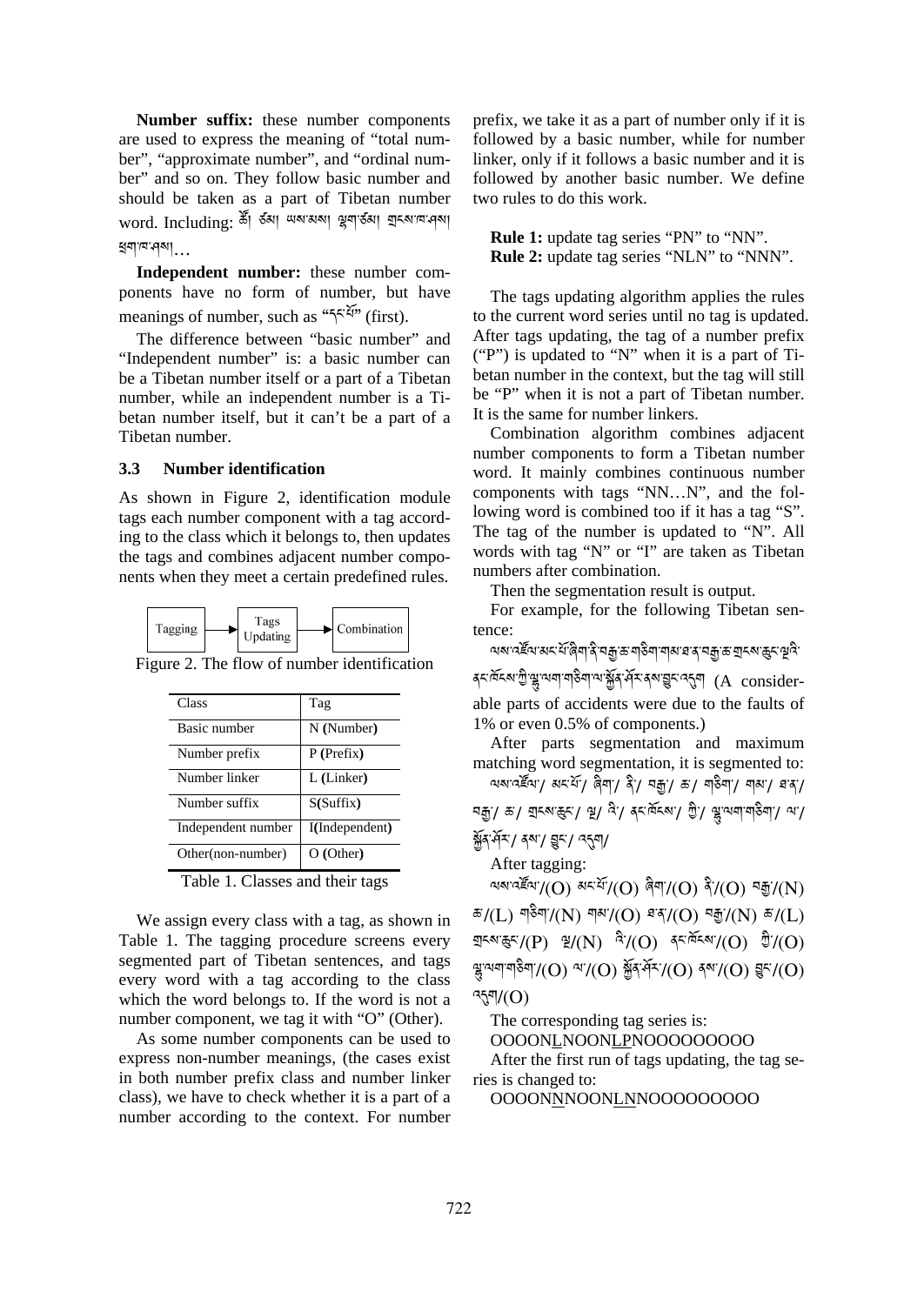After the second run of tags updating, the tag series is changed to:

### OOOONNNOONNNNOOOOOOOOO

In the third run of tags updating, no tag is updated. Then, combination algorithm combines adjacent number components corresponding to the continuous "N" tags. The result is:

থমান্দ্র্যা কাম্পা জিলা জিলা কাম্পালী বাৰা কাৰী খখ্যী ভ্ৰম্ন প্ৰাৰ্জ্য কৰা বিভিন্ন কৰা হৈছে। এই বিভিন্ন প্ৰাৰ্থ কৰা বিভিন্ন প্ৰাৰ্থ কৰা বিভিন্ন প্ৰাৰ্থ কৰা বি སྐྱོན་ཤོར་/ ནས་/ བྱུང་/ འདུག/

The corresponding tag series is:

OOOONOONOOOOOOOOO

It has two "N" tags, which means two Tibetan numbers are identified.

#### **4 Experiment**

| Corpus   | <b>Byte</b> | Sentence | <b>BNS</b> | <b>TNS</b> |
|----------|-------------|----------|------------|------------|
| Corpus 1 | 1624K       | 13957    | 2590       | 1667       |
| Corpus 2 | 1334K       | 11441    | 1748       | 1076       |
| Corpus 3 | 1408K       | 11923    | 1751       | 969        |
| Corpus 4 | 1015K       | 8453     | 12.12      | 672        |
| Corpus 5 | 1311K       | 10445    | 1613       | 897        |
| Corpus 6 | 1246K       | 10009    | 1474       | 880        |
| Total    | 7938K       | 66228    | 10388      | 6161       |

Table 2. Information about the 6 corpuses



Figure 3. Accuracy of Tibetan number identification on 6 corpuses

As there is no corpus for Tibetan word segmentation, we have to make experiment on original Tibetan texts. We make use of several books which are written in Tibetan, and collect many web pages from several Tibetan web sites. After preprocessing, we get six corpuses. The basic information about the corpuses is shown in Table 2. Note that, in Table 2, the column "BNS" includes all sentences which have in it at least one number component belonging to basic number class, while the column "TNS" includes all sentences which have at least one Tibetan number in it. The count of the former is significantly larger than the count of the later because some basic numbers are used in idioms and proverbs which should be segmented as single words, thus we don't take them as number components under this circumstance. Figure 3 shows the results of our experiment. As we can see, the total identification accuracy is 99.21%. As we have included all basic numbers in our method, theoretically the recall is 100%.

After analyzing the results, we find that wrongly identified words can be divided into two classes. One is that there is a conjunction (དང) between two Tibetan numbers, but is taken as one Tibetan number, such as "བཅུ་དང་ཉི་ཤུ།" (ten and twenty), "ཁྲི་གཅིག་དང་ཁྲི་གཉིས" (ten thousand and twenty thousand). The other is that some Tibetan numbers has other non-number meanings in the context, but our algorithm takes them as numbers. For instance, "बे<sup>'बा</sup>र्डेश" means 41 when it is used as a number, but it has another meaning of "similarly"; "དོན་ལྲྲ" means 75 when it is used as a number, but it has the meaning of "the five internal organs".

#### **5 Conclusion**

Tibetan syllables are separated with syllable dots. But like Chinese, there is no separator between Tibetan words. Tibetan word segmentation is essential for Tibetan information processing. People mainly use machine matching in Tibetan word segmentation base on dictionary. But machine matching can not be used to identify Tibetan numbers because we can not include all numbers in our dictionary. This paper proposes a method to tag number components according to the classes they belong to, and then apply predefined rules to update tag series, and next combine adjacent number components to